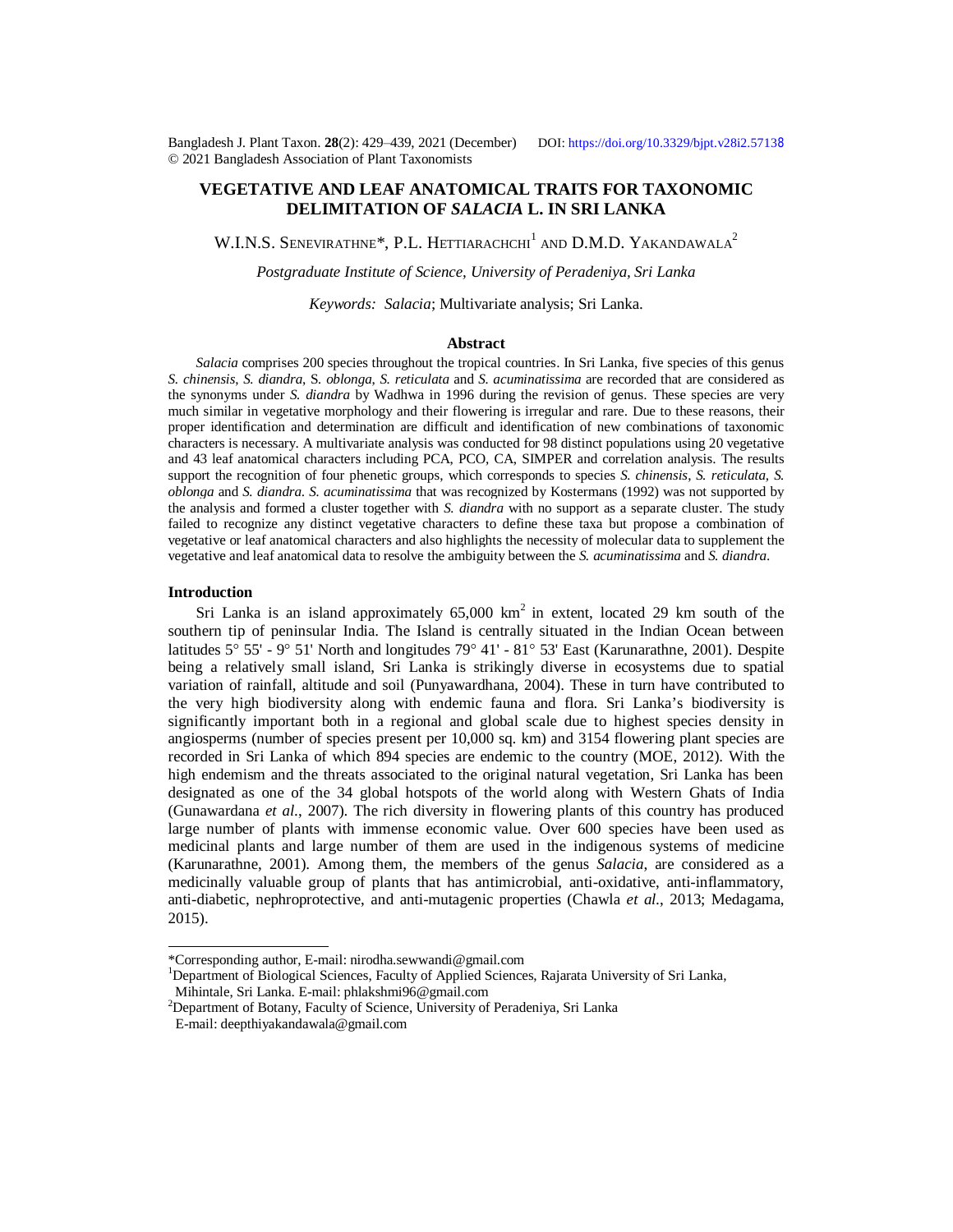The genus *Salacia* belonging to family Celastraceae comprises of about 200 species of woody lianas, scandent or sometimes erect shrubs distributed throughout the tropical parts of India, Sri Lanka, Burma, Malaysia, Solaman islands and Africa (Wadhwa, 1996). According to the National Red List of flora and fauna 2012 there are five *Salacia* species in Sri Lanka, namely *S. chinensis* L., *S. diandra* Thw., *S. oblonga* Wall ex Wight & Arn., *S. reticulata* Wight. and *S. acuminatissima* Kosterm (Plate 1). *S.acuminatissima* is a species recognized by Kostermans in 1992. However, during the revision of the genus in 1996, Wadhwa did not recognize the species but considered it as a synonym under *S. diandra*. During the National red-listing in 2012 (MOE, 2012), *S. reticulata, S.oblonga*, *S. acuminatissima* and *S. diandra* were categorized under endangered category (EN) while *S. chinensis* was recognized in the near threatened category (NT). A recent study conducted by the authors to re-evaluate the conservation status of the species using preliminary data, has upgraded *S. diandra* to the Critically Endangered (CR) category while the status of *S. oblonga* and *S. reticulata* have been downgraded from Endangered (EN) to Near threatened (NT) category (Senevirathne *et al*., 2019).



Plate 1. Habits of (A) *S. diandra,* (B ) *S. acuminatissima*, (C) *S. chinensis*, (D) *S. oblonga* and (E) *S. reticulata*

With the discrepancy in species limits of the genus *Salacia* in Sri Lanka, it is important to determine the validity of *S. acuminatissima*, recognized by Kostermans (1992) as a legitimate species as both are endemic to the country. The species is said to be outstanding because of the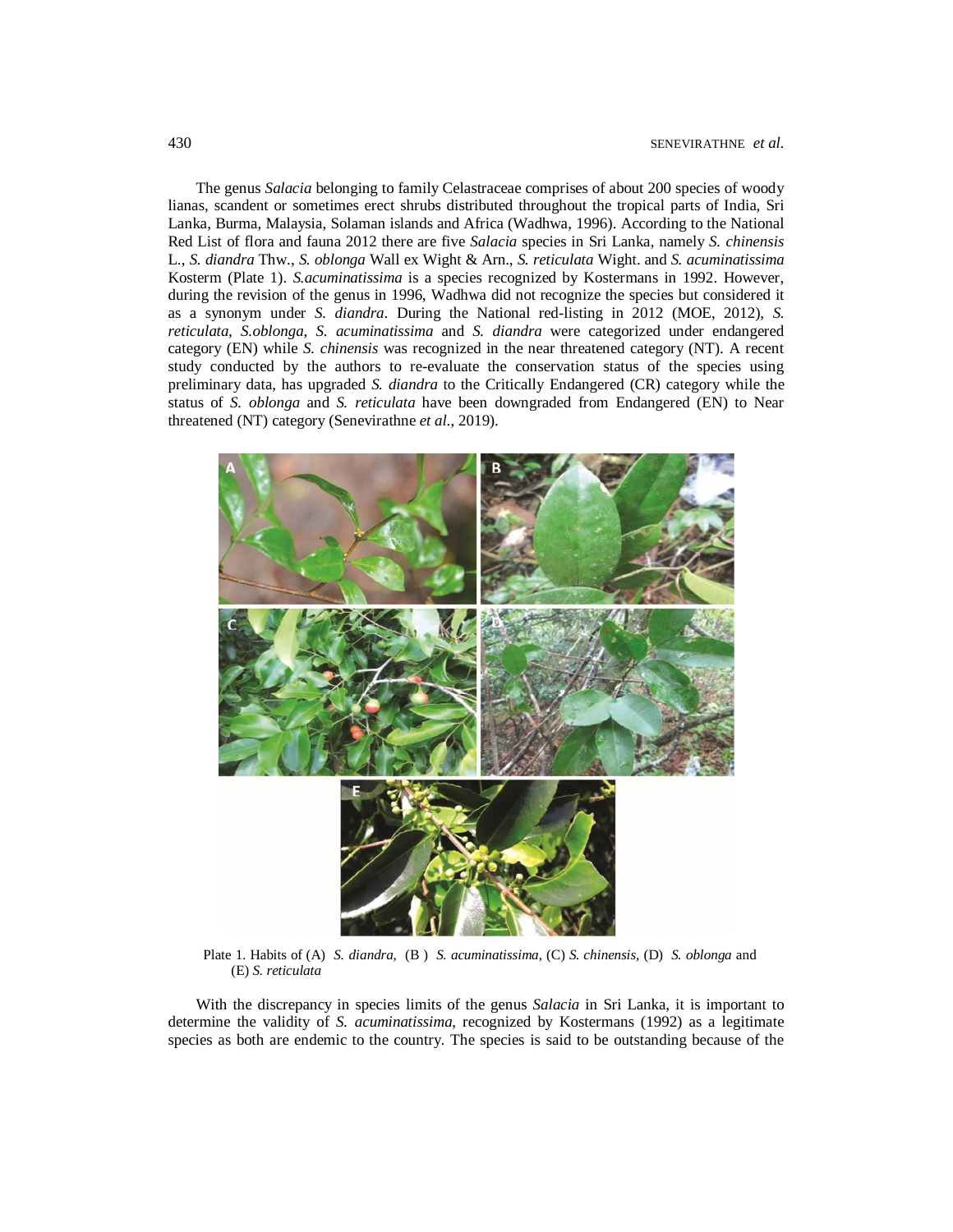bent, sharp, long fruit acumen which are quite different from other *Salacia* species of Sri Lanka (Kostermans, 1992). *Salacia* members share very similar characters in vegetative morphology. When considering the leaf characters two or three species share similar overlapping characters such as leaf shape, leaf margin, leaf tip, leaf base etc. Further, the flowering is irregular and restricted to a very short time period. Based on the recent field observations for the past few years, from 2016 to 2020, we have not been able to observe flowers and fruits from few species. Due to those reasons, distinguishing one *Salacia* species from another has become a major issue in taxonomic and other studies. Therefore, it is important in identifying new characters that would aid in species identification, especially evidence from anatomical features. Anatomical data have successively resolved species complexes in many plant taxa (Udage and Yakandawala, 2017; Chitchak *et al*., 2018).

Multivariate analysis is a powerful tool for the assessment of the patterns of variation at the specific and infraspecific levels. Unlike the phylogenetic methods that aims to reconstruct evolutionary relationships among established taxa, morphometrics is particularly useful for drawing lines between taxa, to ascertain differences between different cytotypes or geographical races, or to discover the most important characters that differentiate taxa (Marhold, 2011). Therefore, the present study was carried out with the aim of investigating the species limits of *Salacia* occurring in Sri Lanka, with the aid of multivariate analysis by using morphological and leaf anatomical traits.

## **Materials and Methods**

#### *Sampling*

Ninety-eight samples (Operational Taxonomic Unit [OTUs]) were collected from Ninetyeight distinct populations covering all the climatic regions as well as all the administrative provinces in Sri Lanka. Collected samples were authenticated using herbarium specimens deposited in the National Herbarium, Peradeniya, Sri Lanka and literature (Wadhwa, 1996).

## *Cording of characters*

*Leaf morphological characters:* Three individuals at similar maturity level were selected from each population and ten measurements were obtained from each of these selected individuals. Twenty vegetative characters were recorded by direct observation of specimens. All the scale measurements were taken using a simple ruler.

*Leaf anatomical characters:* Forty-three leaf anatomical characters were recorded from the ninety eight samples that were used for the vegetative study and five replications were done for each sample. The  $3<sup>rd</sup>$  leaf from the bud was used to obtain data. Firstly, thin cross sections were obtained by hand using sharp blades across the petiole, across the mesophyll region and across the median vascular system. Secondly, adaxial and abaxial epidermal leaf surfaces were taken by minimizing the damage to epidermal cells. Thirdly, 1 cm  $\times$  1 cm matured leaf sections from middle leaf blade area and leaf margin area were cut off and cleared using 0.8 NaOH solution. Solutions were replaced until leaf sections turned colorless. Colorless leaf parts were stained using 0.1% safranin solution. Temporary slides were prepared from all types of sections used to record data. Observations were taken from cleared leaf samples using low power (10X4), high power 10X40) and the oil immersion lens (10X100). Fixed magnification was used for one particular character. Microscope (OYMPUS CX21) lenses were calibrated using objective micrometer (0.01mm, Erma, Tokyo, Japan). Photographs of all sections were taken (Canon, 5X optical zoom, 16 mega pixels). All the recorded vegetative and leaf anatomical characters are presented in Tables 1 and 2.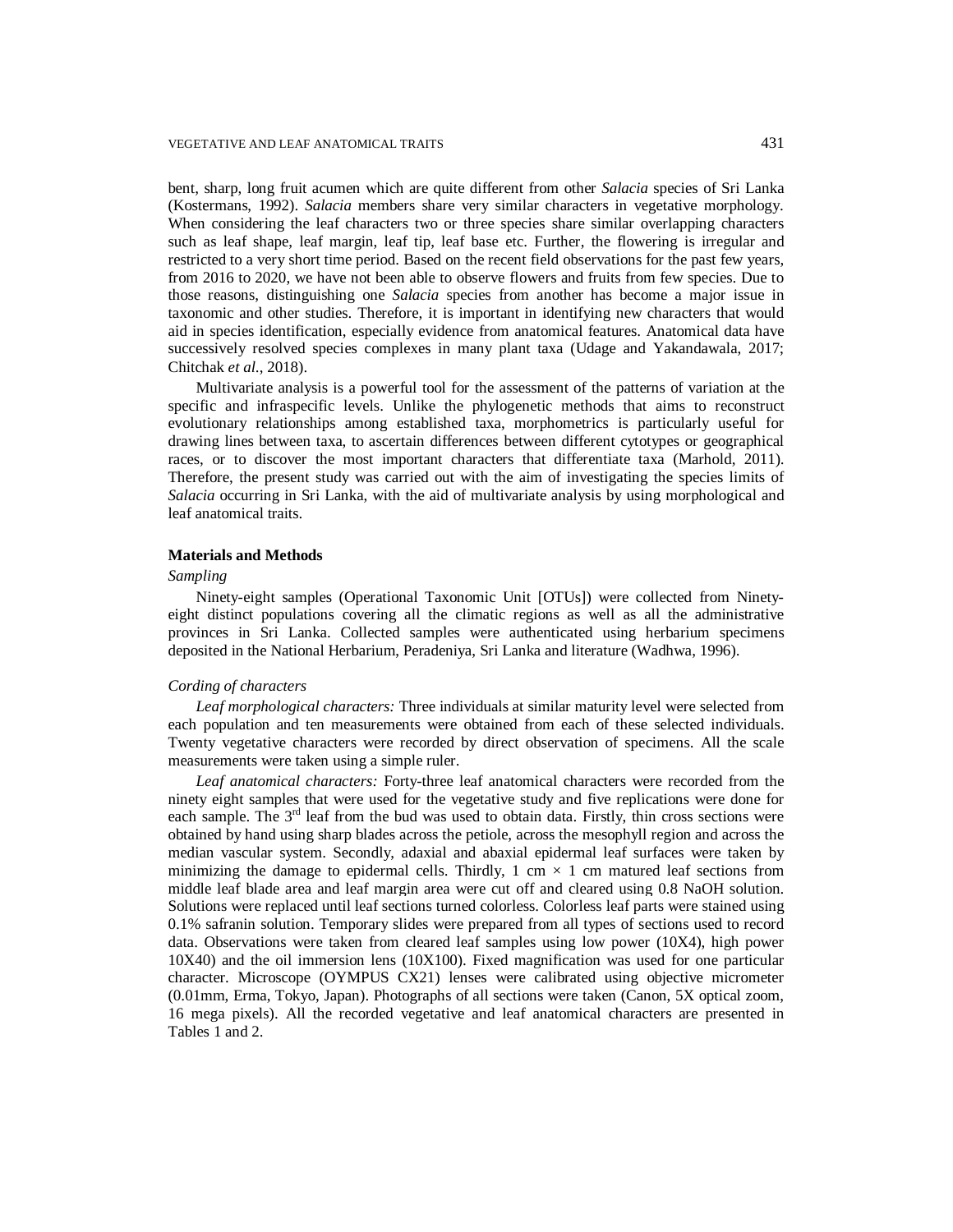|                            | Character                                                  |                  |                                                 | Character states                      |              |        |           |
|----------------------------|------------------------------------------------------------|------------------|-------------------------------------------------|---------------------------------------|--------------|--------|-----------|
| Leaf vegetative characters |                                                            |                  |                                                 |                                       |              |        |           |
| 1                          | Petiole Nature                                             | Curved           | Not curved                                      |                                       |              |        |           |
| 2                          | Adaxial surface<br>colour                                  | Dark green       | Pale green                                      |                                       |              |        |           |
| 3                          | Lamina shape                                               | Elliptic         | Lanceolate                                      | Oblong                                | Oblanceolate |        |           |
| 4                          | Leaf texure                                                | Coriaceous       | Sub<br>coriaceous                               | Non<br>coriaceous                     |              |        |           |
| 5                          | Leaf lamina nature                                         | Flat             | Twisted                                         | Bend along<br>midrib                  |              |        |           |
| 6                          | Leaf margin                                                | Serrulate        | Shallowly<br>crenate                            | Crenate                               | Entire       |        |           |
| 7                          | Leaf base                                                  | Attenuate        | Acute                                           | Rounded                               |              |        |           |
| 8                          | Leaf apex                                                  | Micronulate      | Mucronate                                       | Acute                                 | Caudate      | Obtuse | Cuspidate |
| 9                          | Prominent veins at<br>the base                             | Present          | absent                                          |                                       |              |        |           |
| 10                         | Primary vein size                                          | Large            | moderate                                        | thin                                  |              |        |           |
| 11                         | Secondary veins<br>prominant in<br>adaxial surface         | Present          | Absent                                          |                                       |              |        |           |
| 12                         | Secondary veins<br>prominent in<br>abaxial surface         | Present          | Absent                                          |                                       |              |        |           |
|                            | Leaf Anatomical characters                                 |                  |                                                 |                                       |              |        |           |
| 13                         | Shape of petiole<br>epidermal cells                        | Cubic            | Rectangular                                     | Irregular                             | Barrel       |        |           |
| 14                         | Pattern of vascular<br>system in petiole                   | Kidney<br>shaped | Kidney shape<br>with deep<br>groove             | Kidney<br>shape with<br>circle on top |              |        |           |
| 15                         | Pattern of vascular<br>system in median<br>vascular region | Kidney<br>shaped | Kidney shaped Triangular<br>with deep<br>groove |                                       |              |        |           |
| 16                         | Shape of palisade<br>cells                                 | Barrel<br>shaped | Rod shaped                                      | Thin barrel<br>shaped                 | Cubic        |        |           |
| 17                         | Upper epidermal<br>anticlinal cell wall<br>type            | Irregular        | Beaded                                          | <b>Buttressed</b>                     |              |        |           |
| 18                         | Shape of upper<br>epidermal cells                          | Polygonal        | Irregular                                       | Irregular<br>with deep<br>grooves     |              |        |           |
| 19                         | Lower epidermal<br>anticlinal cell wall<br>type            | Beaded           | Buttressed                                      |                                       |              |        |           |
| 20                         | Shape of Lower<br>epidermal cells                          | Polygonal        | Irregular -<br>radial                           | Irregular -<br>Bilateral              |              |        |           |
| 21                         | Nature of marginal<br>veins                                | Opened           | Closed                                          |                                       |              |        |           |
| 22                         | Fimbricated<br>marginal veins                              | Fimbricated      | Not<br>fimbricated                              |                                       |              |        |           |

**Table 1. Qualitative characters and their character states used for the multivariate analysis.**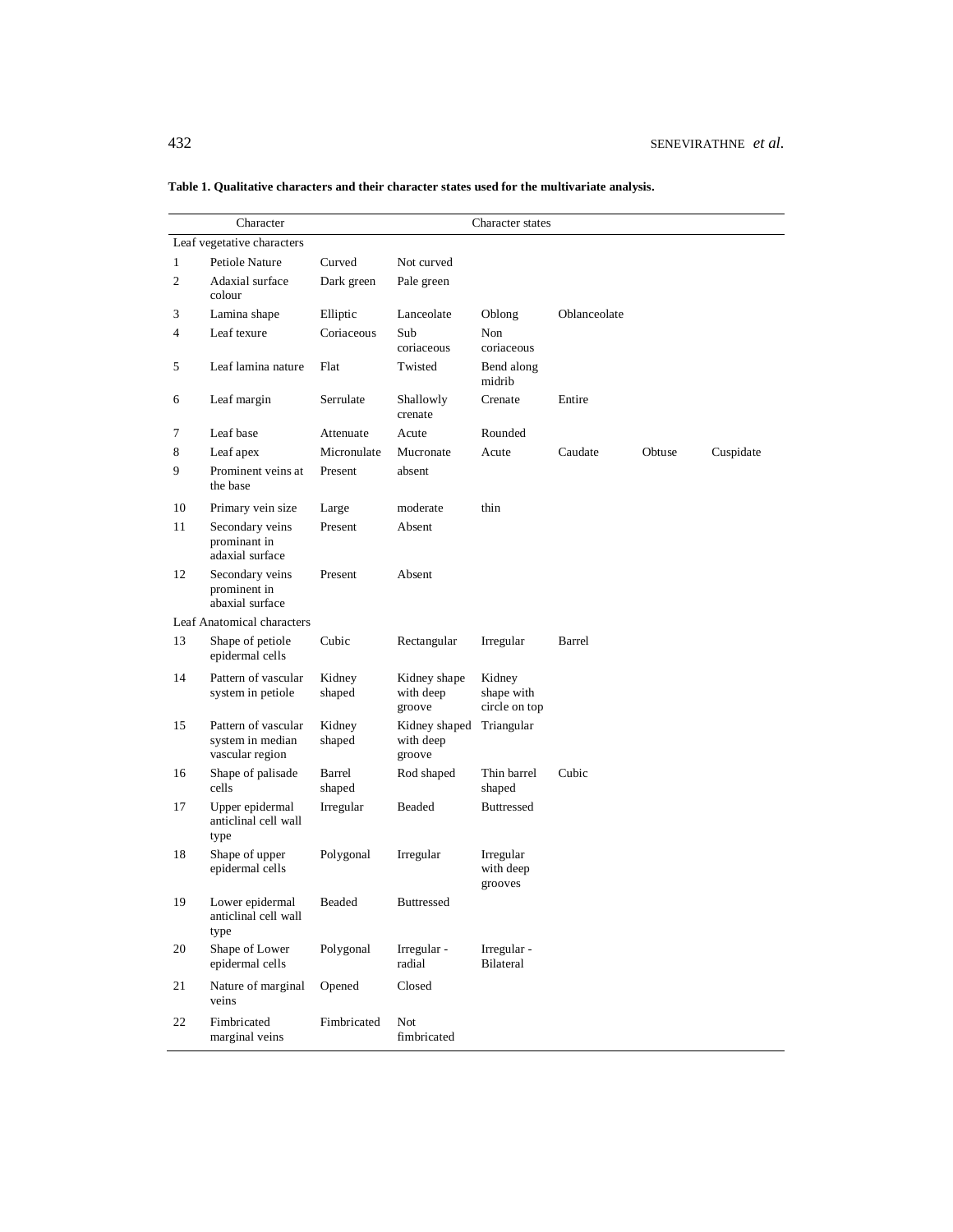|              | Vegetative<br>leaf                          | Petiole                         | Median<br>vascular<br>system     | Mesophyll<br>region            | peel                                                            | Upper epidermal Lower epidermal Cleared leaf<br>peel |                               |
|--------------|---------------------------------------------|---------------------------------|----------------------------------|--------------------------------|-----------------------------------------------------------------|------------------------------------------------------|-------------------------------|
| $\mathbf{1}$ | Av. Petiole<br>length                       | Thickness of<br>cuticle         | Width of<br>adaxial<br>epidermis | Thickness of<br>cuticle        | Cell wall<br>thickness of the<br>epidermal cells                | Stomatal number Vein islet                           | number                        |
| 2            | Av. Leaf<br>length                          | Height of<br>epidermal<br>cells | Width of<br>abaxial surface      | Height of<br>abaxial surface   | No. of epidermal Stomatal index<br>cells per field of<br>vision |                                                      | Vein<br>termination<br>number |
| 3            | Av. Leaf<br>width                           | Width of<br>epidermal<br>cells  | Thickness of<br>cuticle          | Height of<br>adaxial surface   | Epidermal cell<br>width at the<br>widest point                  | Av.no. of<br>subsidiary cells                        |                               |
| 4            | Leaf $L/W$<br>ratio                         | No.of cortex<br>cell layers     |                                  | Palisade ratio                 |                                                                 | Guard cell width                                     |                               |
| 5            | Leaf tip<br>angle                           |                                 |                                  | No.of palisade<br>layers       |                                                                 | Guard cell<br>length                                 |                               |
| 6            | leaf base<br>angle                          |                                 |                                  | Height of<br>palisade cells    |                                                                 | $L/W$ ratio of<br>guard cells                        |                               |
| $\tau$       | No. of<br>secondary<br>vein pairs           |                                 |                                  | Width of<br>palisade cells     |                                                                 | No. of epidermal<br>cells per field of<br>vision     |                               |
| 8            | Ratio of<br>vein pairs<br>to leaf<br>length |                                 |                                  | L/W ratio of<br>palisade cells |                                                                 | Epidermal cell<br>width at widest<br>point           |                               |
| 9            |                                             |                                 |                                  | Thickness of<br>palisade area  |                                                                 | Epidermal cell<br>wall thickness of                  |                               |
| 10           |                                             |                                 |                                  | Number of<br>spongy layers     |                                                                 | Diameter of<br>stomata complex<br>size               |                               |
| 11           |                                             |                                 |                                  | Thickness of<br>spongy area    |                                                                 |                                                      |                               |

**Table 2. Quantitative characters used for the multivariate analysis.**

#### *Multivariate analysis*

Twenty vegetative characters (12 qualitative and 8 quantitative) and 43 leaf anatomical characters (10 qualitative and 33 quantitative) were recorded from 98 OTUs for the multivariate analysis. Data were entered into Microsoft excel version 10 spread sheets separately as vegetative and leaf anatomical characters and combined into common spread sheet. Finally resulted excel sheet was transformed into a file suitable for the multivariate analysis using PAST 16.0 software. There were 22 qualitative characters and 41 quantitative characters in the final data sheet for the analysis.

The quantitative variables were standardized by subtracting the character mean and dividing by the standard deviation (Ospina, 2016) to avoid unequal influences on the results due to characters measured at different scales (Marhold, 2011). Euclidian distance matrix was selected for the quantitative data analysis. Then Gower distance matrix was selected for both quantitative and qualitative data (mixed data) analysis due to the primary matrix consists of a mixture of binary, multistate qualitative, ordinal and quantitative characters (Cupido, 2003; Marhold, 2011).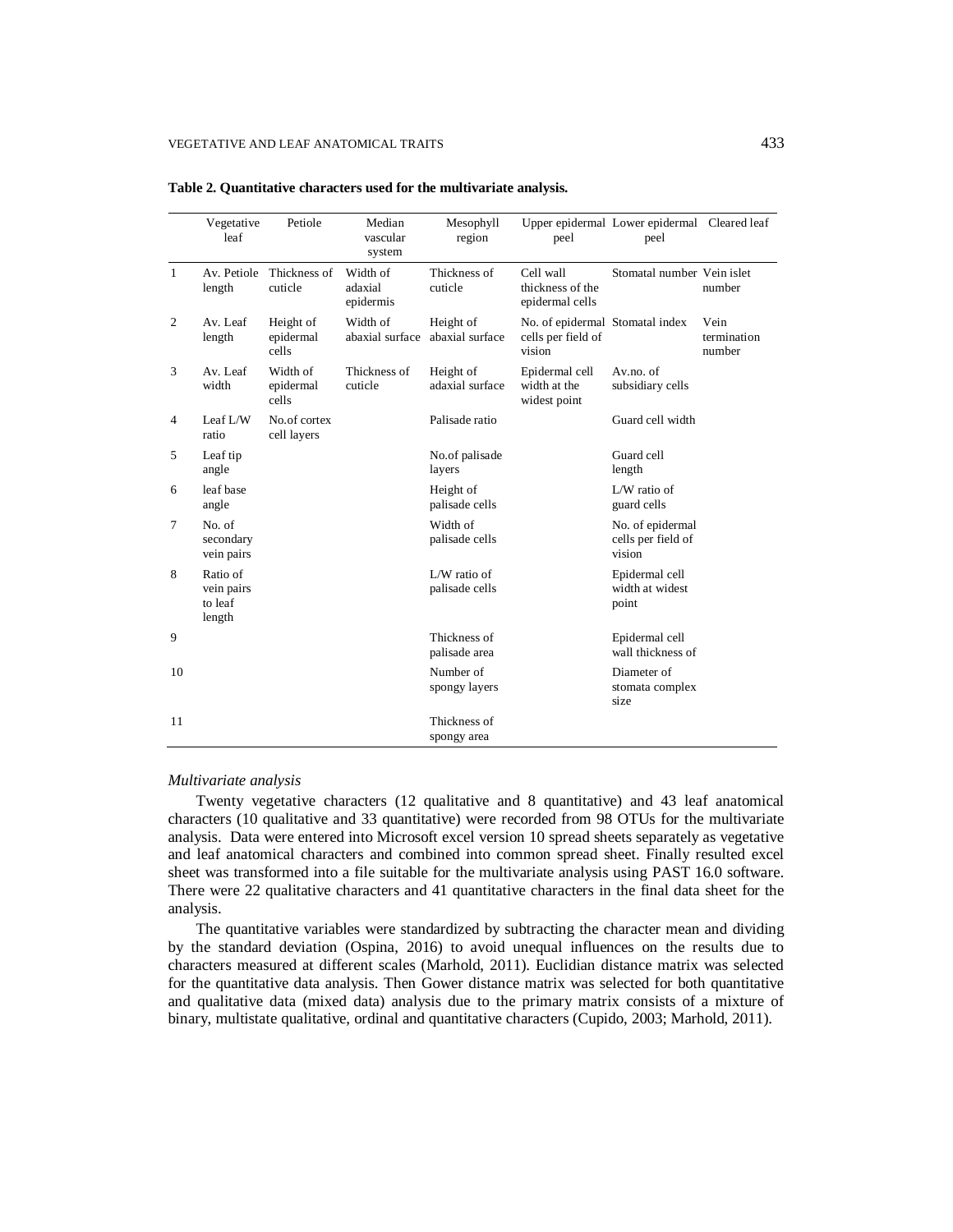A Principal Component analysis (PCA) was performed for the quantitative variables. Eigen values for each principal component (PCs) was checked and highest values were recorded. Then contribution of quantitative variables was represented using the score plot of first two PCs. And most contributed variables for the most prominent PCs were identified using PC loadings. Finally, Principal Coordinate analysis (PCO) was performed for both quantitative and qualitative variables (Cupido, 2003).

To test the repeatability of the phenetic groupings obtained from ordination analysis including PCA and PCO, a Cluster Analysis (CA) was performed by using PAST 16.0 version. Cophenetic values were used to present the degree of relationship between the original distance and the tree matrix. Out of the results, phenogram with the highest Cophenetic value was selected as the best cluster solution. SIMPER analysis (similarity percentage analysis) was performed to check the characters that supported to the grouping obtained from the CA. Correlation analysis was performed using quantitative vegetative variables considering each CA groups using Corrplot R package.

### **Results and Discussion**

#### *Ordination analysis based grouping*

PCA for the quantitative variables and PCO for the quantitative and qualitative variables were conducted under the ordination analysis. According to the PCA, first four principal components with the highest Eigen values are accounted for 73.64% of the cumulative variance and individual contribution of PCs are 36.09, 19.24, 12.78 and 5.54%, respectively (Table 3). The contribution of quantitative variables was represented using the score plots among most prominent four PCs and score plot of first two PCs was selected as the most justified representation (Fig. 1). According to the score plot, factor scores of PC1 and PC2 implies a clear pattern of grouping of *Salacia* with respect to quantitative variables. Considering the five clusters generated, three clusters corresponding *S. reticulata, S. acuminatissima* and *S. oblonga* were clearly separated while other two clusters corresponding to *S.diandra* and *S.chinensis* have formed separate groups that are closely placed with each other.

According to the PCA loadings of the first four principal components, contribution of each variable for the PCs for the grouping, the width of petiole epidermal cells, no. of epidermal cells per field of vision in upper epidermis and stomata complex size were the characters that contributed most for the first PC while thickness of petiole cuticle, width of abaxial surface in midrib region, width of palisade cells, guard cell length, guard cell L/W ratio, lower epidermal cell width at widest point and cell wall thickness of lower epidermal cells are most contributed factors of the second PC. Similarly, the width of palisade cells can be identified as the most contributed factor for PCA grouping for the third PC while for the fourth PC, vein islet number, vein termination number, average leaf length, leaf L/W ratio and number of secondary vein pairs to leaf length are the most contributing variables.

| Values                 | PC <sub>1</sub> | PC2    | PC <sub>3</sub> | PC <sub>4</sub> |
|------------------------|-----------------|--------|-----------------|-----------------|
| Eigen value            | 14.9506         | 7.9698 | 5.2930          | 2.2958          |
| Proportion of variance | 36.09           | 19.24  | 12.78           | 5.54            |
| Cumulative proportion  | 36.09           | 55.33  | 68.10           | 73.64           |

|  | Table 3. Eigen values and variance explained by the four principal components. |
|--|--------------------------------------------------------------------------------|
|  |                                                                                |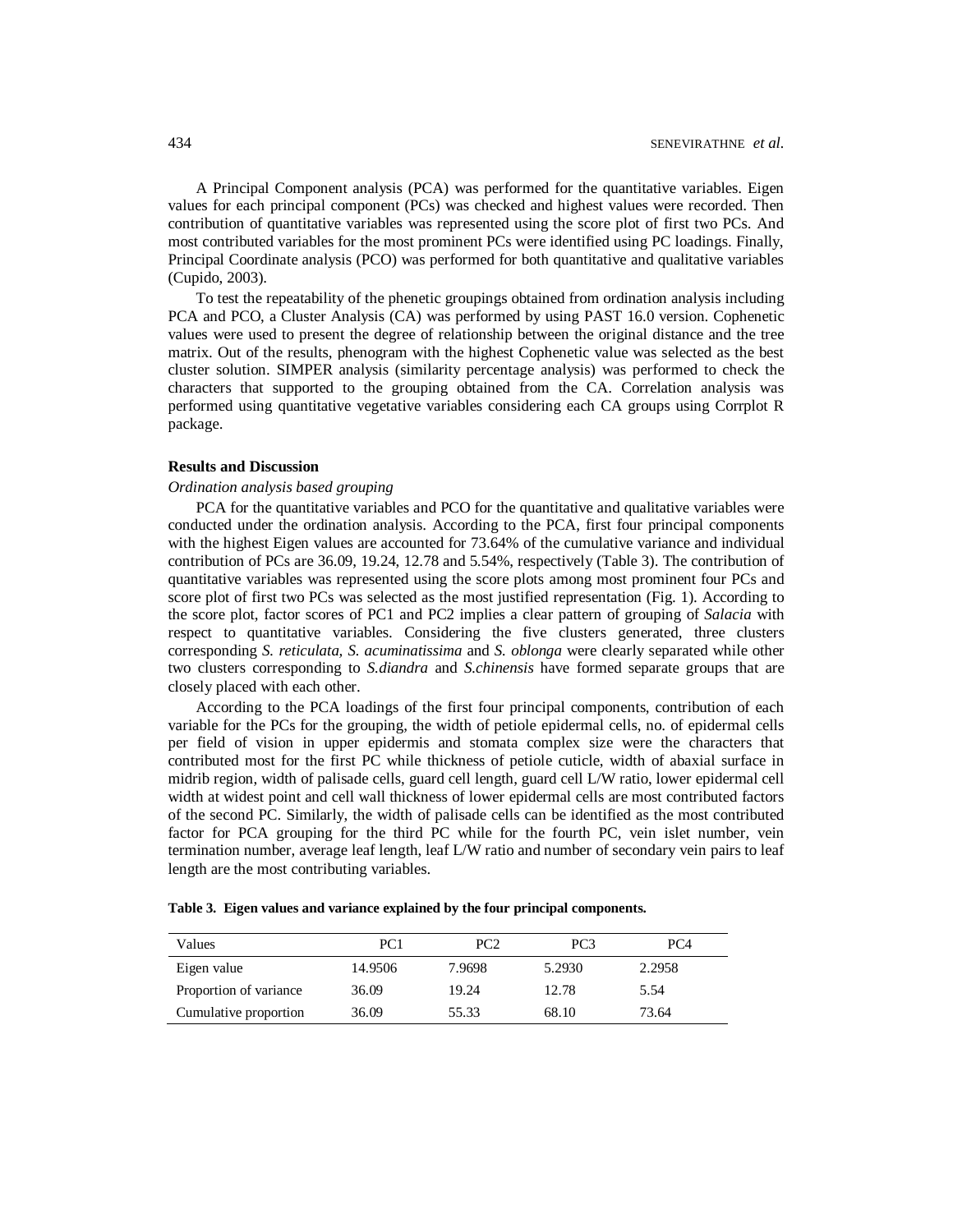

Fig. 1. Score plot of first two PCs for quantitative variables.

When considering the results of PCO analysis (Fig. 2), the distribution of OTUs, between coordinate 2 versus coordinate 1, *S. reticulata,* and *S. oblonga* formed clearly separated groups. Compared to the PCA results, only 2 OTUs of *S. reticulata* showed deviation from the mother cluster. Although other three clusters corresponding to *S. chinensis*, *S. diandra* and *S. acuminatissima* formed separate clusters, they are closely related to the each other.

Considering the results of both PCA and PCO analyses, *S. reticulata* and *S. oblonga* formed clearly separated clusters. Although *S. acuminatissima* and *S. diandra* formed separate clusters they are more closely related to the *S. chinensis*.

#### *Cluster analysis-based grouping*

Out of the three phenograms resulted from CA, the phenogram that resulted from the Paired group algorithm (Fig. 3) was selected as the best representation of the degree of relationship between the original distance matrix and the tree matrixes based on the Cophenetic correlation values (Table 4).



Fig. 2. Score plot of principal coordinates for quantitative and qualitative variables.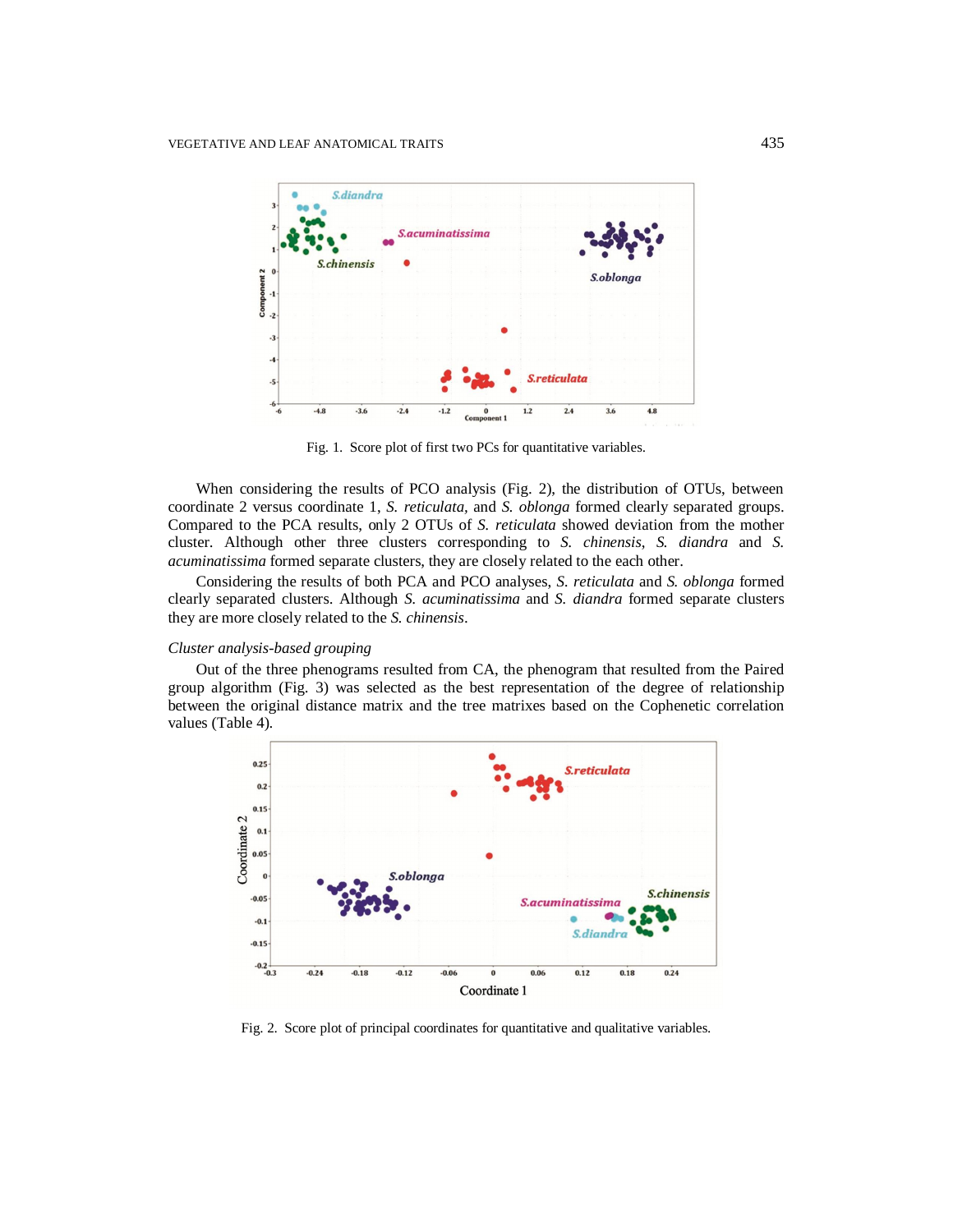

Fig. 3. Phenogram depicting the groups within *Salacia* using vegetative and leaf anatomical characters

**Table 4. The Cophenetic values obtained using different clustering methods.**

| Clustering method | Cophenetic values |
|-------------------|-------------------|
| Single linkage    | 0.955             |
| Paired linkage    | 0.960             |
| Wards method      | 0.723             |

Based on the phenogram, four distinct phenetic groups named A, B, C and D can be identified along the 0.35 distance level. Phenetic group A divides into two distinct sub groups, separating at a distance of 0.23, one corresponding to *S. diandra* (A1) and the other corresponding to *S. acuminatissima* (A2). Phenetic group B represents *S. chinensis* where the individuals are very similar to one another and the distance between two individuals is less than 0.01distance value. The phenetic group C representing *S. reticulata* consists of two distinct sub-clusters, where two OTU's separate early at a distance of 0.3 and the rests cluster closer to each other. The phenetic group D represents *S. oblonga*. The group is represented by a large number of representatives, from different populations, and is initially divided into two subgroups at a distance values of 0.15. Both these subgroups further divides where the distance between any given divisions is less than 0.01distance value indicating a close resemblance of the members within the group.

When considering the SIMPER analysis (Similarity Percentage Analysis) that corresponds to the CA grouping and the characters contributing for each cluster, the group A, which is composed of *S. diandra* (A1) and *S. acuminatissima* (A2), almost all qualitative and quantitative characters are shared by both groups except the shape of the lower epidermal cells (A1- irregular and A2 polygonal) and anticlinal wall pattern of lower epidermis (A1- beaded walls and A2 buttressed walls) that contributed for their sub-grouping (A1 and A2).

The percentage dissimilarity, which could be used to interpret the degree of differentiation among groups, was calculated using SIMPER. When comparing dissimilarity between the two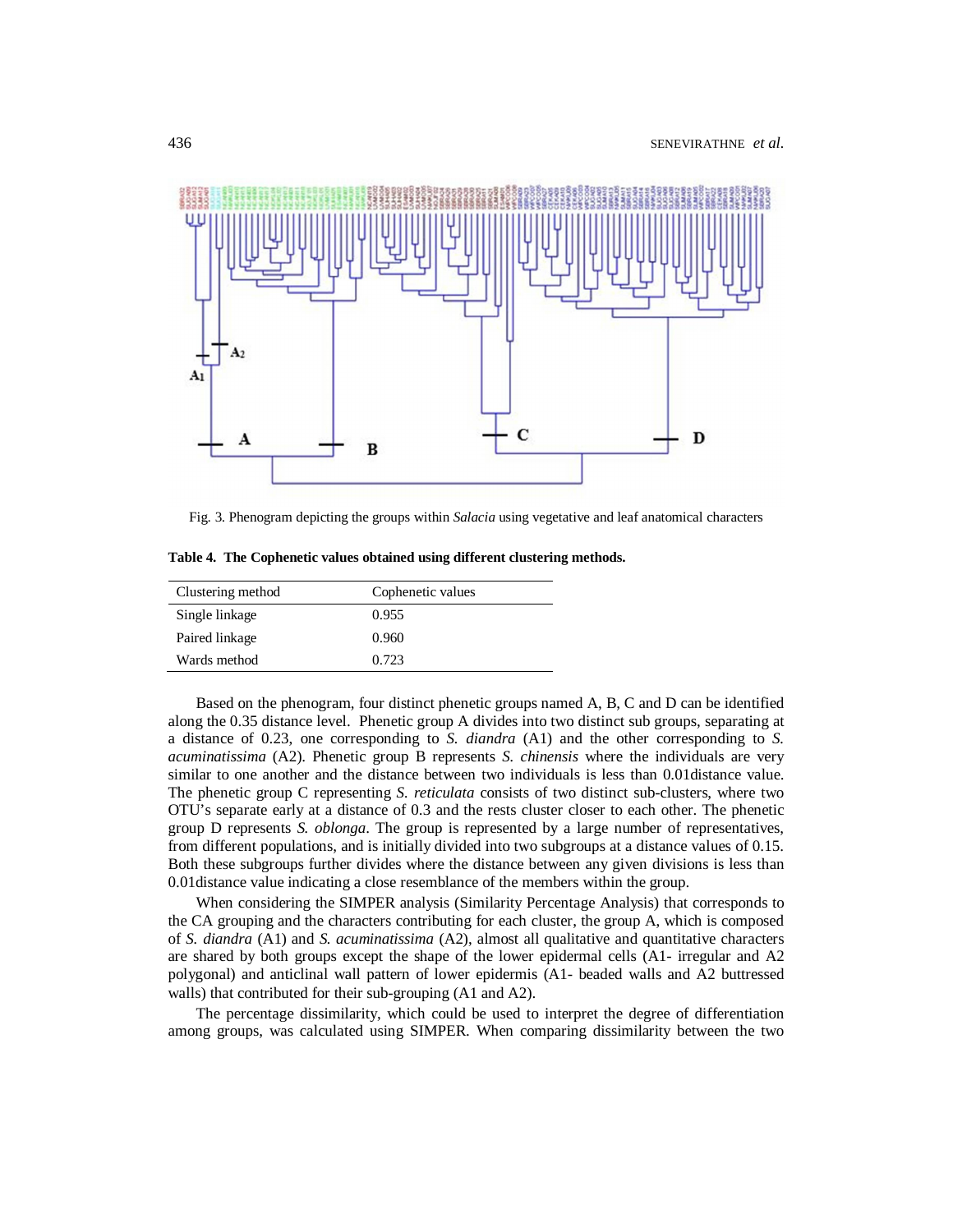subgroups, A1 and A2, overall average dissimilarity value was recorded as -125.7, which indicates that the dissimilarity between these two subgroups is very low and negligible.

*Salacia acuminatissima*, which was described by Kostermans in 1992, as a species with the diagnostic characters listed as coriaceous, elliptic leaves, apically broadly acuminate and blunt and, basally shortly cuneate with thin a midrib. In addition ellipsoid, apically narrowed into a long, bent, sharp acumen fruit was also recognized as a diagnostic feature. However, the multivariate analysis with all the said vegetative characters did not support *S. acuminatissima* as a separate species. This result corroborates Wadhwa (1996) where he did not recognize *S. acuminatissima* as a sperate species during the Revision of Flora but considered under the *S.diandra*.

However, Wadhwa (1996) was with the view that these characters are not strong in delimiting a new species and, therefore, recognized *S. acuminatissima* under *S. diandra* with a broader description, where leaves are described as sub-coriaceous, ovate-oblong, basally narrow and apically apiculate or acuminate. During the present analysis using a larger number of morphological and anatomical characters based on SIMPER analysis, leaf shape, leaf base, leaf apex, leaf texture and mid rib nature were not highly contributing characters for the grouping. This supports Wadhwa's (1996) circumscription of merging the two taxa. However, molecular databased analysis would provide additional evidence for a final circumscription of the two taxa.

As mentioned before, *S. chinensis* formed a separate group that subsequently divide into small subgroups. According to the CA, the average dissimilarity value based on SIMPER analysis, between group A and B is recorded as 392.9. Both these groups are distinct from one another completely by shape of palisade cells, nature of leaf lamina, pattern of petiole and leaf vascular bundles and nature of marginal veins.

Group C and group D originate from the same axis and they share more similarity in several quantitative characters such as width of adaxial leaf surface, height of palisade cells and almost all qualitative characters like shape of petiole epidermal cells, leaf apex, leaf base, shape of palisade cells, leaf margin, nature of leaf lamina, leaf texture and anticlinal wall pattern etc. These two groups deviate from one another especially due to the pattern of leaf vascular system and anticlinal wall pattern of upper epidermis. Overall average dissimilarity between these two groups is indicated as 169.5.

Considering the group C that represents *S. reticulata* with reference to CA, there are two subclusters and SIMPER average dissimilarity value between these two sub-groups are recorded as 140. These sub-groups are formed due to the difference in anticlinal wall patterns and epidermal cell shapes, which could not be considered as strong enough to consider these as different. Although group D representing *S. oblonga* is divided into several sub-groups, all of them show a closer similarity. These results indicate that the species show a higher intraspecific variation.

### *Correlation analysis for quantitative vegetative variables*

The correlation plots for quantitative vegetative characters for clusters recovered in the CA are represented in Fig. 4. In these plots positive correlations are displayed in blue and negative correlations are displayed in red while colour intensity and size of the circle is proportional to the correlation coefficient.

According to correlation plots in Cluster A, number of secondary vein pairs/average leaf length to number of secondary vein pairs (0.92) showed highest correlation followed by number of secondary vein pairs to leaf tip angle (0.91), leaf L/W ratio to average leaf width (0.86), number of secondary vein pairs/average leaf length to leaf tip angle (0.84) and average leaf width to average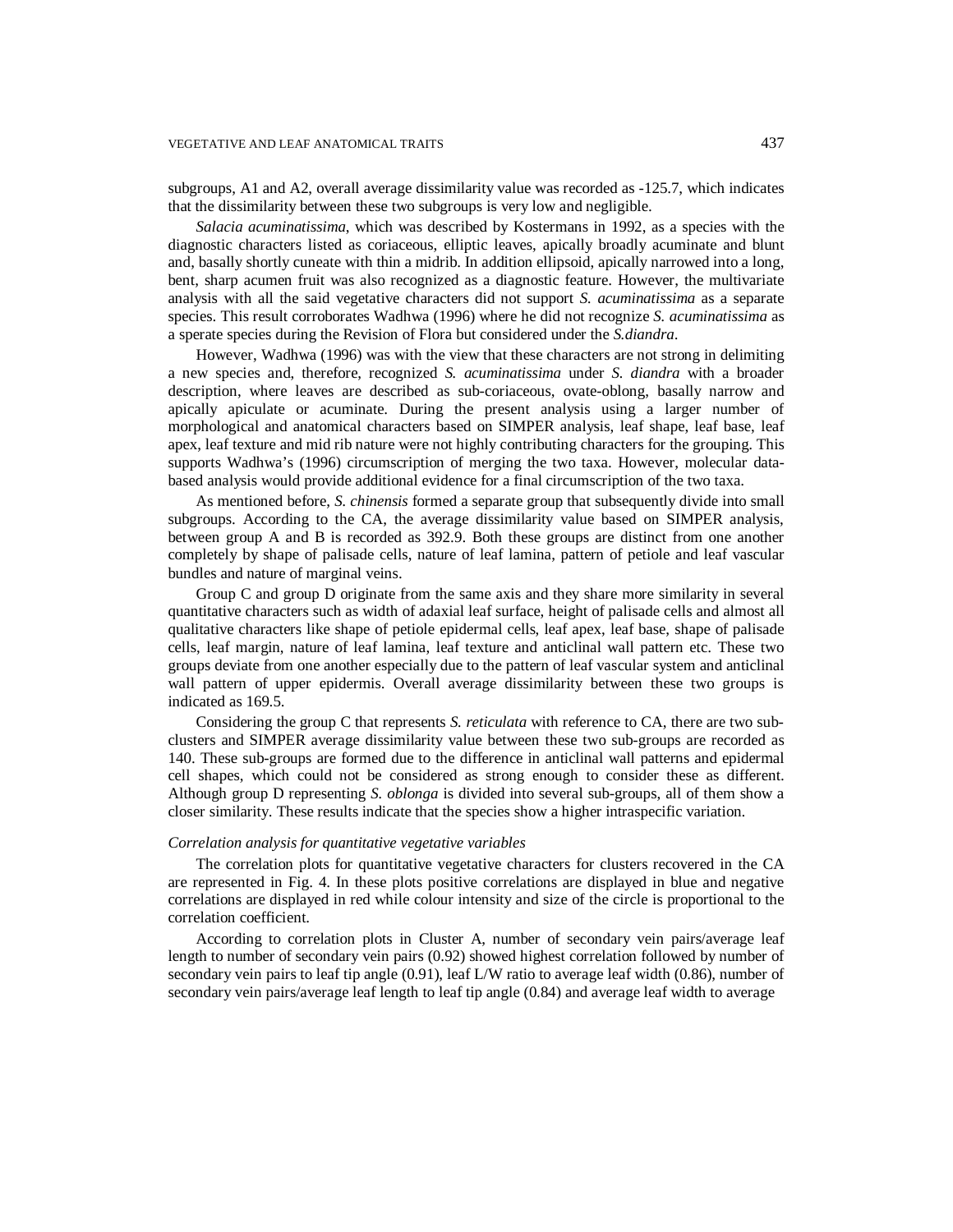

Fig. 4. Correlation analysis for the quantitative vegetative variables of A) cluster A, B) Cluster B, C) Cluster C, D) cluster D.

Leaf length (0.81). The results of the correlation plots further support the results obtained from other analyses in recognizing the Cluster A consisting of S. *acuminatissima* and *S. diandra* as a single species. Within other three clusters namely B, C and D that represent *S. chinensis, S.reticulata* and *S. oblonga* respectively, average leaf width and average leaf length showed highest correlation.

Considering the results of all analyses, PCA, PCO and CA, the recognition of *S. acuminatissima* as a distinct species is not supported but it is grouped as a sub-cluster within the main phenetic group A with no supporting evidence from either vegetative or leaf anatomical characters to define it as a separate species. With the widely used molecular sequence data, obtaining support to supplement the vegetative and leaf anatomical data would be the next step to resolve the ambiguity between the taxonomic status of *S. acuminatissima and S. diandra*.

## **Conclusion**

The multivariate analyses support the recognition of four phenetic groups within the genus *Salacia* in Sri Lanka, which corresponds to the species *S. chinensis*, *S. reticulata, S. oblonga* and *S. diandra*. The fifth species. *S. acuminatissima* described by Kostermans in 1992 was not supported by the present study. The species delimitation boundries are clear with respect to